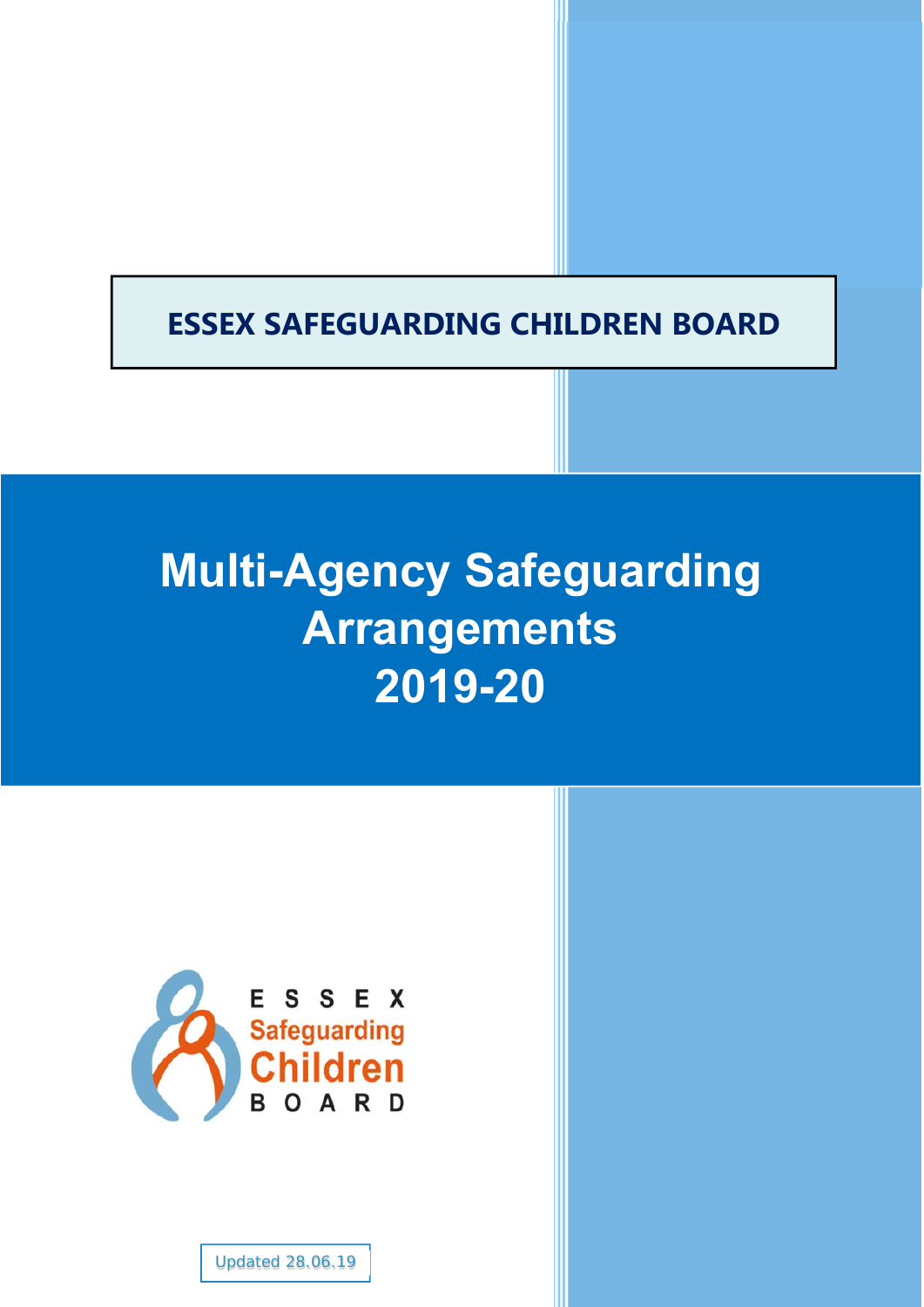# **Contents**

| 2. Developing new child safeguarding arrangements in Essex4-5      |
|--------------------------------------------------------------------|
|                                                                    |
|                                                                    |
|                                                                    |
| 6. Local safeguarding practice reviews and embedding learning11-12 |
|                                                                    |
|                                                                    |
|                                                                    |
| 10. Dispute resolution and escalation process14                    |
|                                                                    |
|                                                                    |
|                                                                    |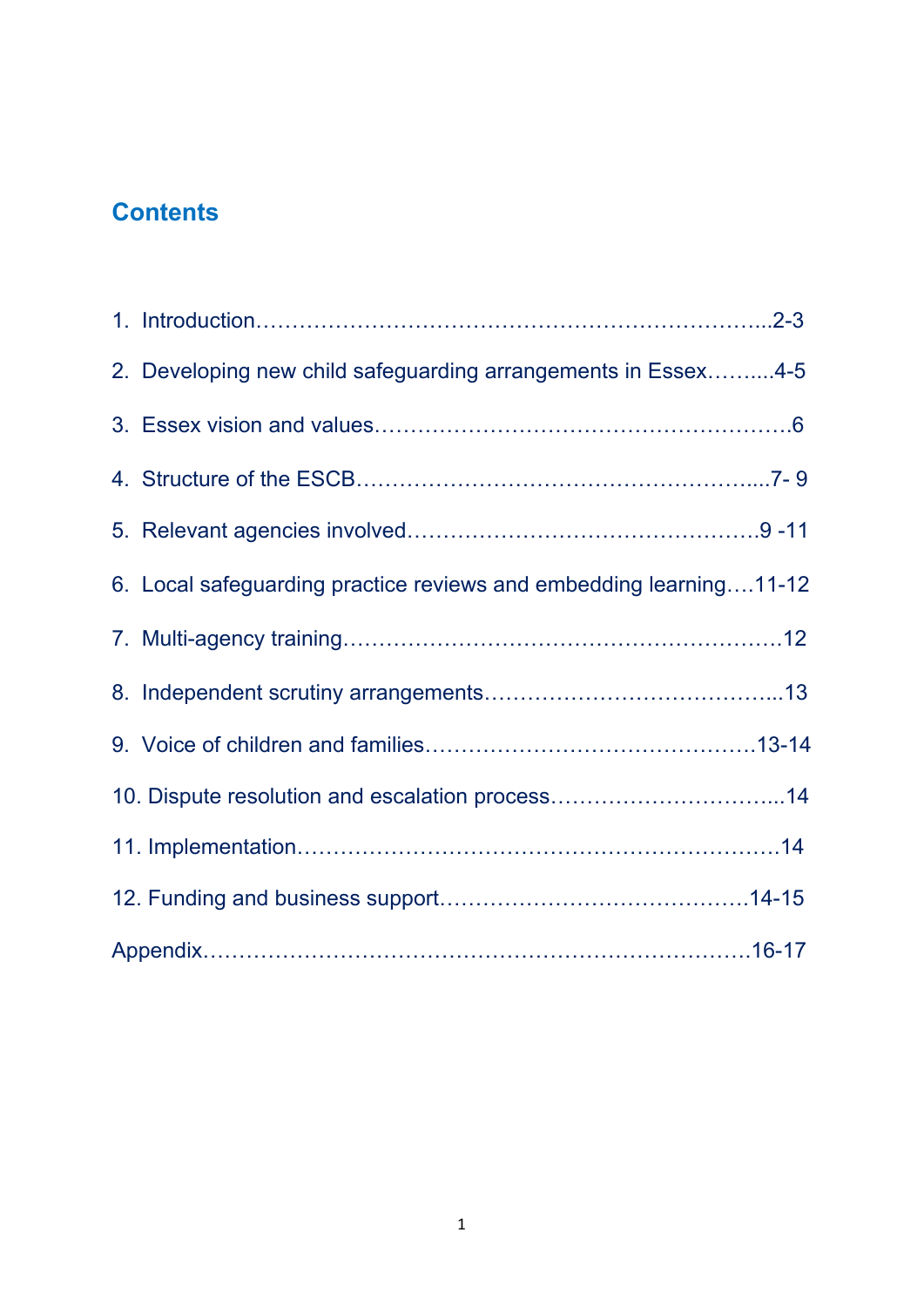# **1. Introduction**

There are many agencies in Essex supporting children and young people, and it is very important that they all work together as a partnership to ensure they are keeping children safe.

Some changes are being made to the way these agencies work together to keep children safe, because of new government guidance set out in Working Together 2018. The main changes are that:

- 1. There are now seven organisations in Essex who are jointly responsible by law for the partnership arrangements for keeping children safe:
	- Essex County Council
	- **Essex Police**
	- Five of the seven Clinical Commissioning Groups covering the county of Essex

These are known as the Statutory Partners

- 2. The Statutory Partners have identified relevant agencies which are legally required to cooperate with the new safeguarding arrangements (listed in the Appendix).
- 3. These new partnership arrangements will continue to be referred to as the Essex Safeguarding Children Board (ESCB) keeping its name and identity as it is a well-known and trusted brand.
- 4. While the ESCB will retain parts of its structure that are known to work well, it will also make further changes which includes learning from best practice.
- 5. This Plan sets out the detail of how the new ESCB will operate from 29 September 2019. It will be supported by an ESCB Constitution document which will contain the governance details.

At the heart of the arrangements is a commitment from all agencies to work together to keep children safe and to continuously improve and learn how to best do this.

**Lisa Llewelyn Tricia D'Orsi Helen Lincoln Andy Prophet Jane Kinniburgh Chief Nurse Executive Director Assistant Chief Constable** Director of Nursing & Director of Nursing & Ouality Castle Point & Rochford **Essex Police** Clinical Quality and **Children Families & West Essex Clinical** Deputy Chief Officer and Southend Clinical Education **Commissioning Group Essex County Council** North East Essex Clinical **Commissioning Groups Commissioning Group** Jame Kimihafe, A holed the hired <u>and a short of the contract of the contract of the contract of the contract of the contract of the contract of the contract of the contract of the contract of the contract of the contract of the contract of the contract o</u>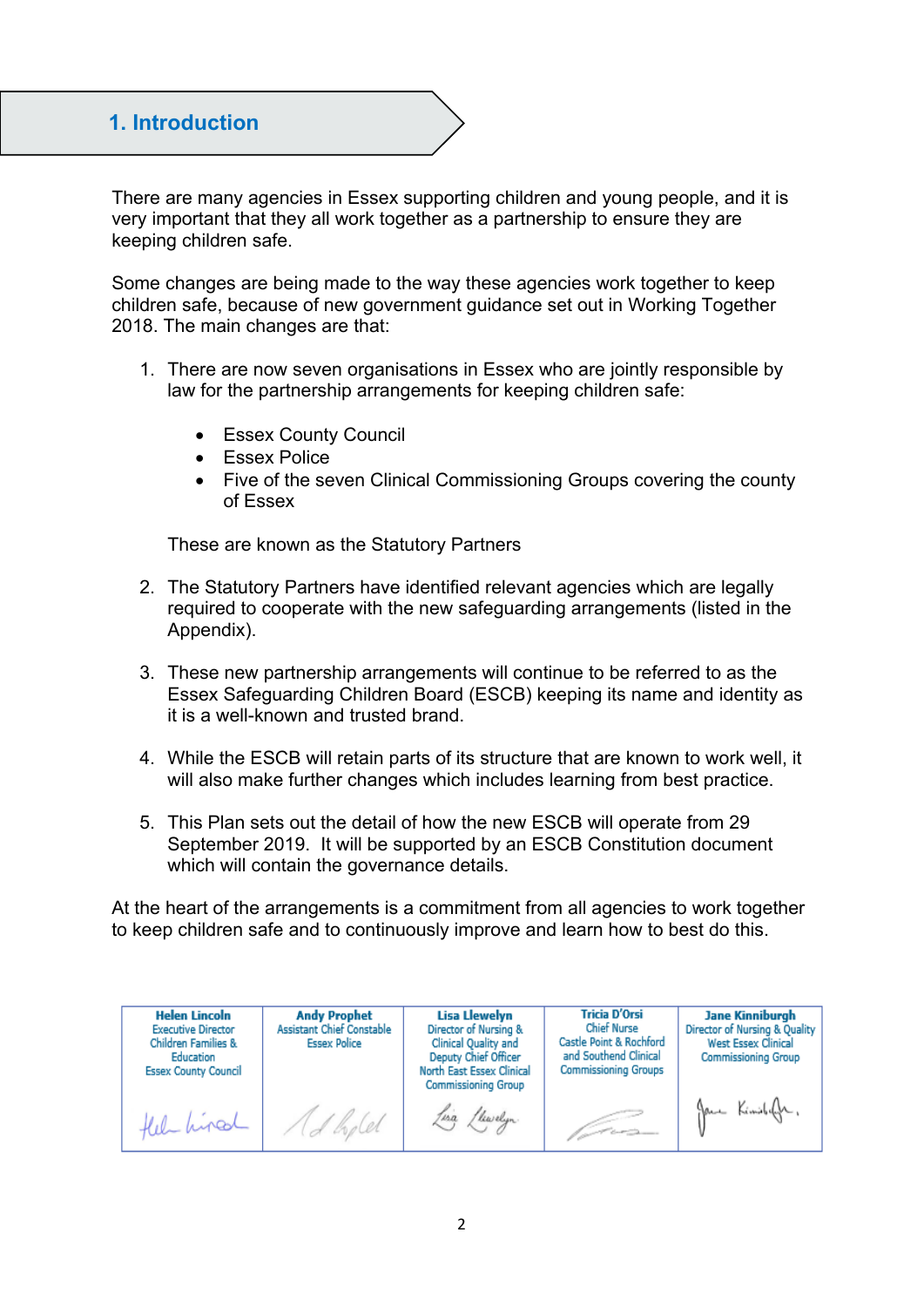# **Background**

Essex has a complex set of partnership arrangements to support a population of 1.468 million, of which 308 thousand are children and young people under the age of 18.<sup>1</sup> It has one of the largest local authorities in the UK, plus twelve district and borough councils and 5 Clinical Commissioning Groups (CCGs) across 3 sustainability and transformation partnerships, two of which overlap with other counties.

In addition, within the geographical county of Essex there are two unitary authorities (Southend and Thurrock).



<sup>1</sup> 1 2017 ONS Mid-Year Estimate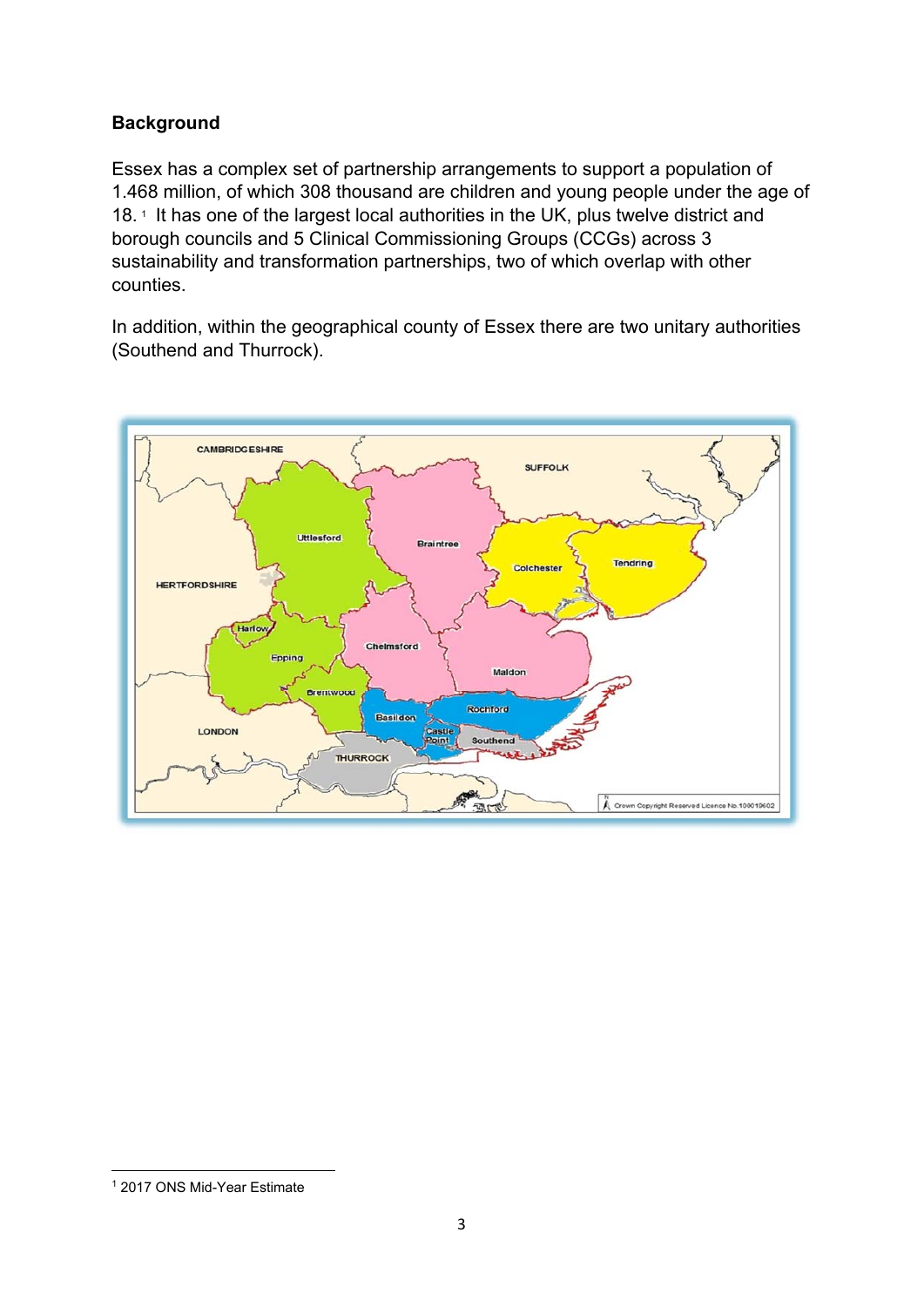# **2. Developing new child safeguarding arrangements in Essex**

The Wood Review 2015 and the subsequent government guidance 'Working Together to Safeguard Children 2018' required all local areas to review their safeguarding arrangements.

In conducting this review, the ESCB involved a wide range of partner agencies, not just the three Statutory Partners and used evidence-based learning from the multiagency safeguarding (MASA) pilots, as well as partners' views of what works well locally.

The initial principles and considerations of the review:

- Aims to reduce duplication across partnerships
- Champions the interests and rights of children and young people
- Ensures accountable oversight and feedback on performance and outcomes
- Scrutinises and improves practice
- Ensures partnerships are proportionate, efficient, effective and adequately resourced

#### **New child safeguarding arrangements for Essex**

The Statutory Partners have agreed that the new arrangements will be named the Essex Safeguarding Children Board (ESCB) as it is a successful and well-known brand widely used in Essex to deliver learning to a very large number of professionals. In the remainder of this document, ESCB is used to refer to the new partnership.

The ESCB will operate in line with the requirements of the statutory guidance 'Working Together to Safeguard Children 2018' and will cover the same geographical area of Essex, as defined by the local authority boundaries. The safeguarding partners and relevant agencies included in these arrangements will fulfil their statutory duties to safeguard and promote the welfare of children from Essex who live or are placed outside of our local authority area.

# **The seven local safeguarding partners jointly leading the Partnership Arrangements are:**

- Essex County Council: represented on the ESCB Executive Board by the Director of Children's Services
- Essex Police: represented on the ESCB Executive Board by the Assistant Chief Constable for Local Policing
- Five Clinical Commissioning Groups: represented on the ESCB Executive Board by the three Directors of Nursing covering the local sustainability and transformation partnerships across Mid and South, North East and West Essex.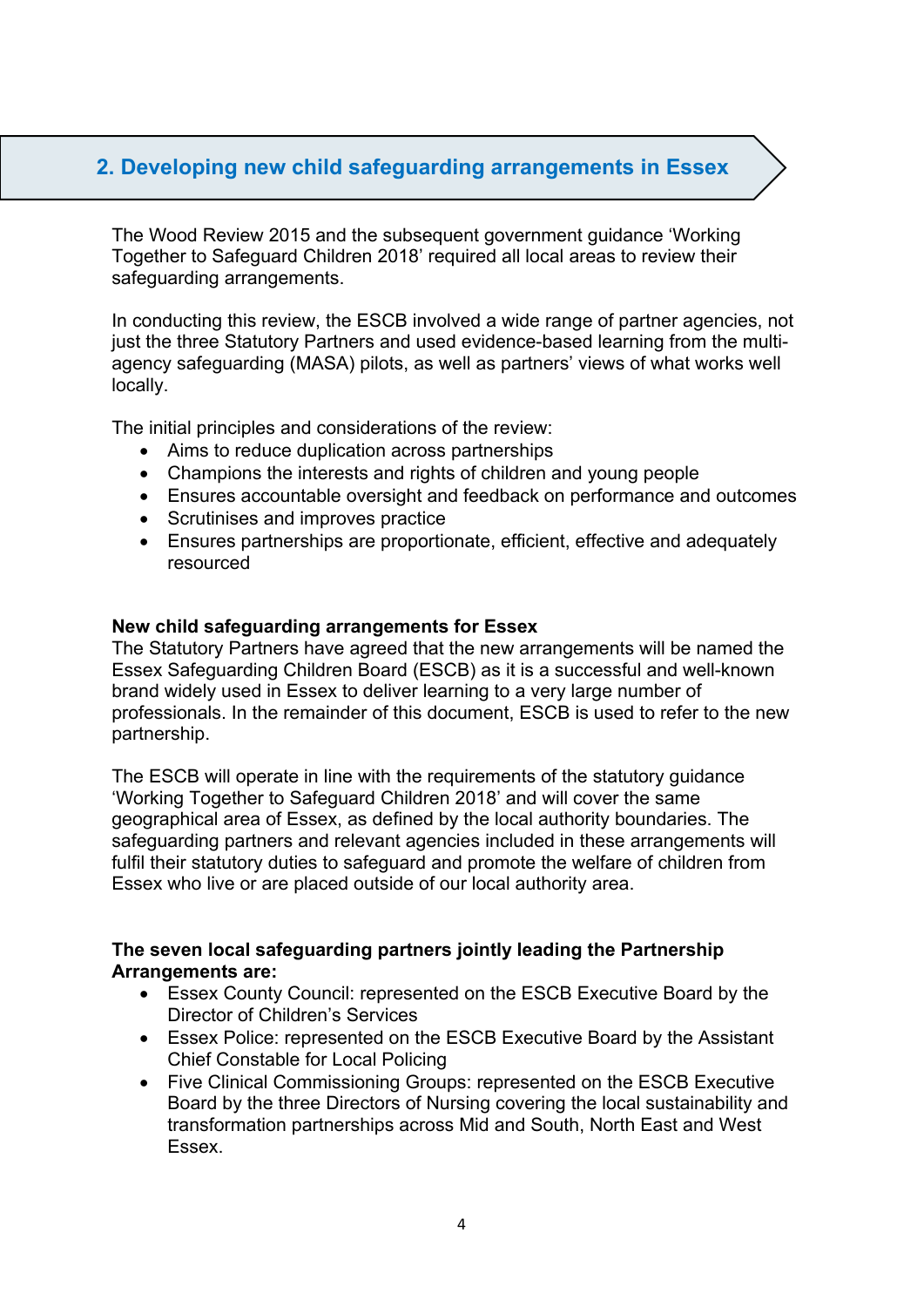### **Thresholds and levels of need**

The Board will oversee the multi-agency safeguarding of children with a range of levels of need, as shown by our local threshold document Effective Support for Children and Families in Essex (link to document):

http://www.escb.co.uk/media/1488/effectivesupportbooklet2017v5-final.pdf



**(The Essex Effective Support Windscreen)**

This forms an integral part of Essex's approach to supporting children, ensuring the right support is provided by the right agency, based on the child's level of need. The approach also promotes earlier support for families to address issues before they escalate to crisis point and ensure that children are kept safe from harm.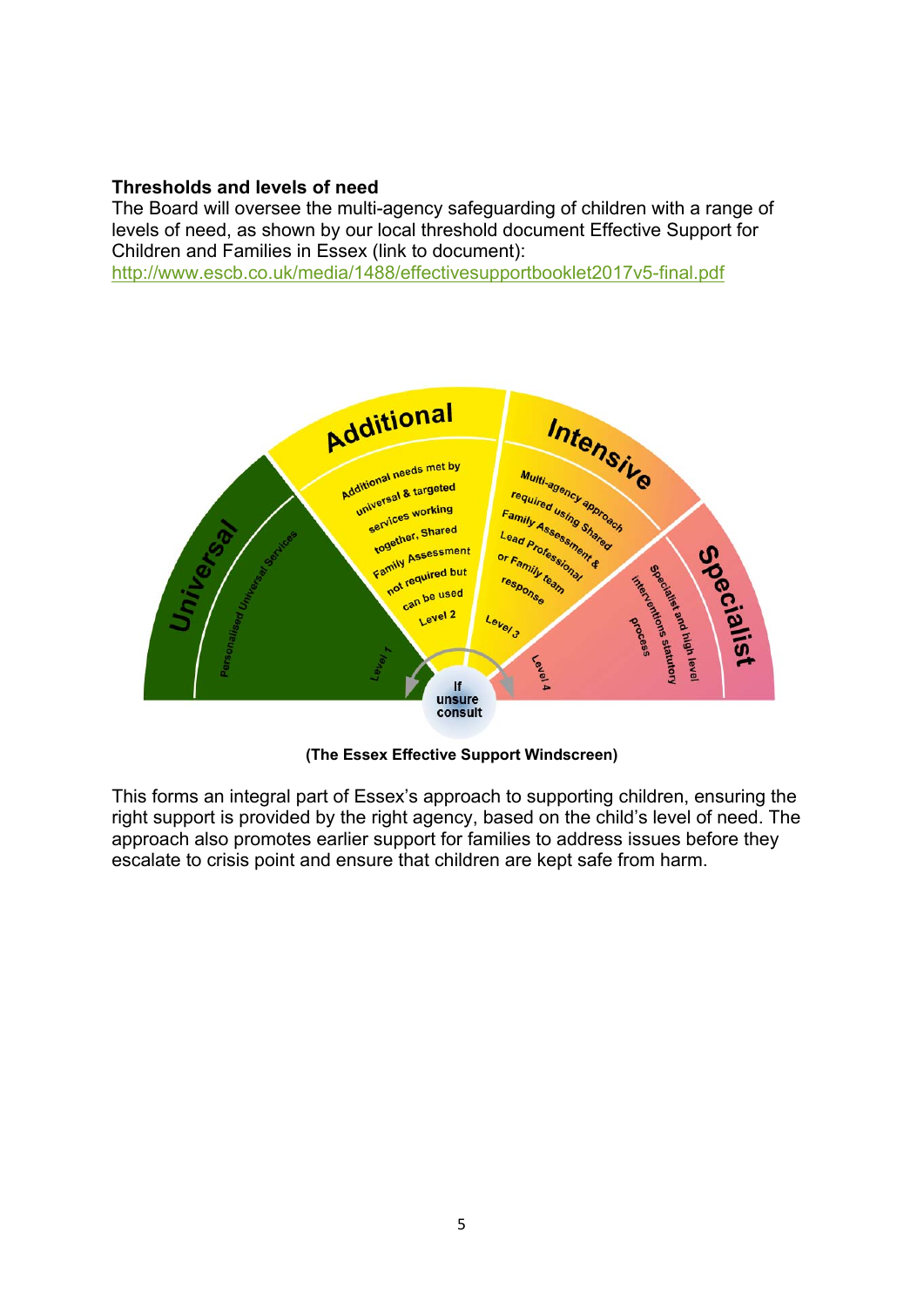# **3. Essex vision and values**

#### **Vision**

The ESCB's vision is that multi-agency child safeguarding arrangements in Essex are of the highest quality, with the child at their heart; and that practice continuously improves and evolves across all agencies to reflect changing needs and circumstances

# **Values**

Safeguarding partners in Essex are committed to delivering their vision according to a set of agreed values and principles, and these govern the work of the whole partnership:

- The child is at the heart of everything we do
- Sharing information between partners, and operating with trust and openness
- Continuous learning and the flexibility to evolve the partnership
- Ensuring everyone has a voice, including children and families
- Partners taking ownership and responsibility
- Strong communication and engagement within partners, with clear roles and responsibilities
- Excellent integration between adults and children's safeguarding
- Ensuring a balance of respect for individual organisations and appropriate challenge
- Ensuring alignment, connection and learning across the partners a golden thread from the Strategic Board, through the sub-committees to the front line
- Ensuring involvement and focus on front line practitioners
- Keeping a preventative mind-set and adopting a 'Think Family' approach
- Joint priority setting across partner agencies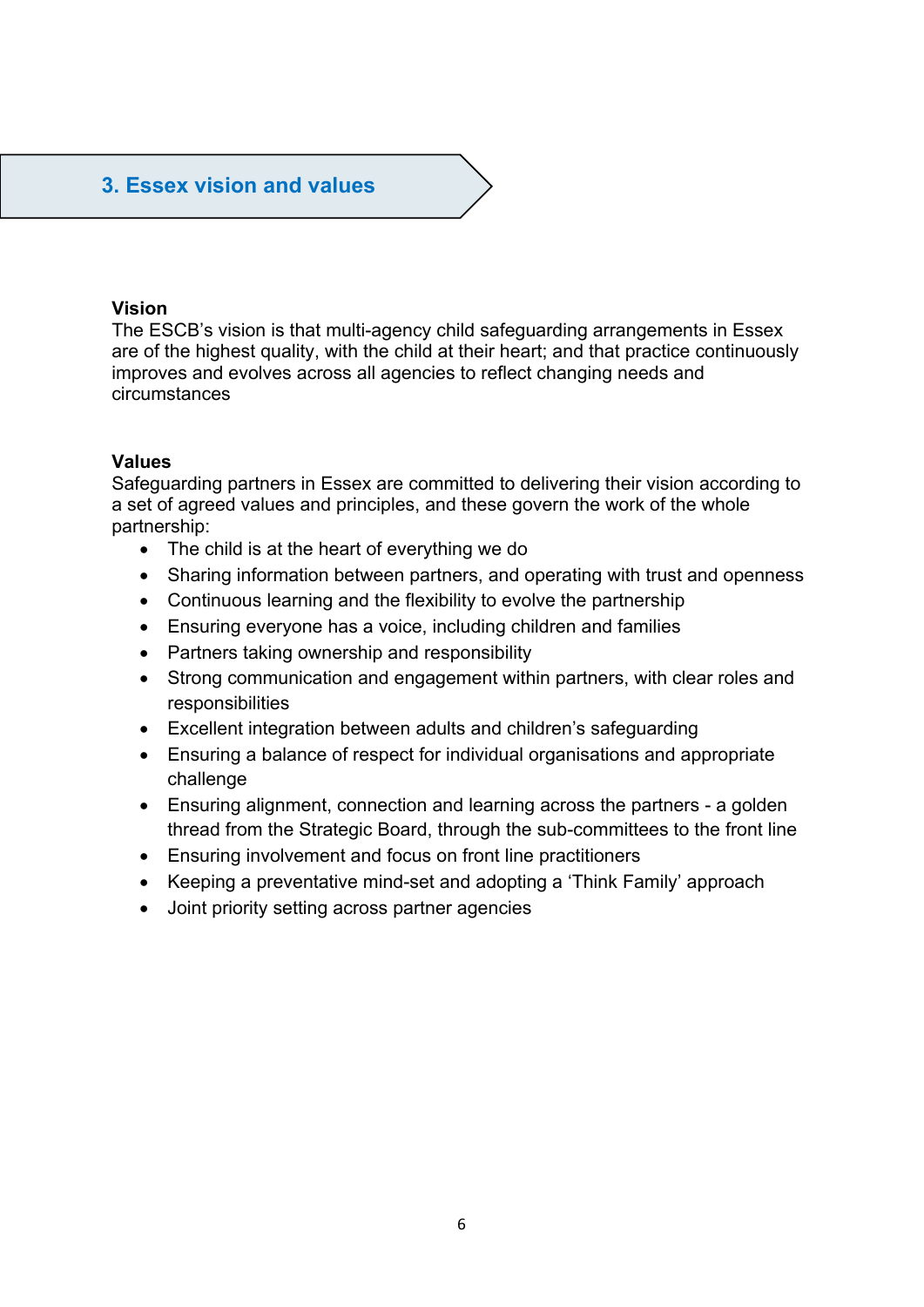# **4. Structure of the ESCB**

As a result of the review the number of sub-committees reporting to the ESCB has reduced, with the focus on groups that are strongly focussed on improving practice and ensuring an emphasis on learning, enabling a feedback loop across partner agencies and the front line.



# **Executive Board**

The Statutory Partners have agreed for the ESCB Executive Board to be chaired by an Independent Facilitator, a role which does not hold any statutory responsibilities.

The three Statutory Partners have agreed to each lead on specific priority work areas and have the option of rotating annually (refer to Appendix).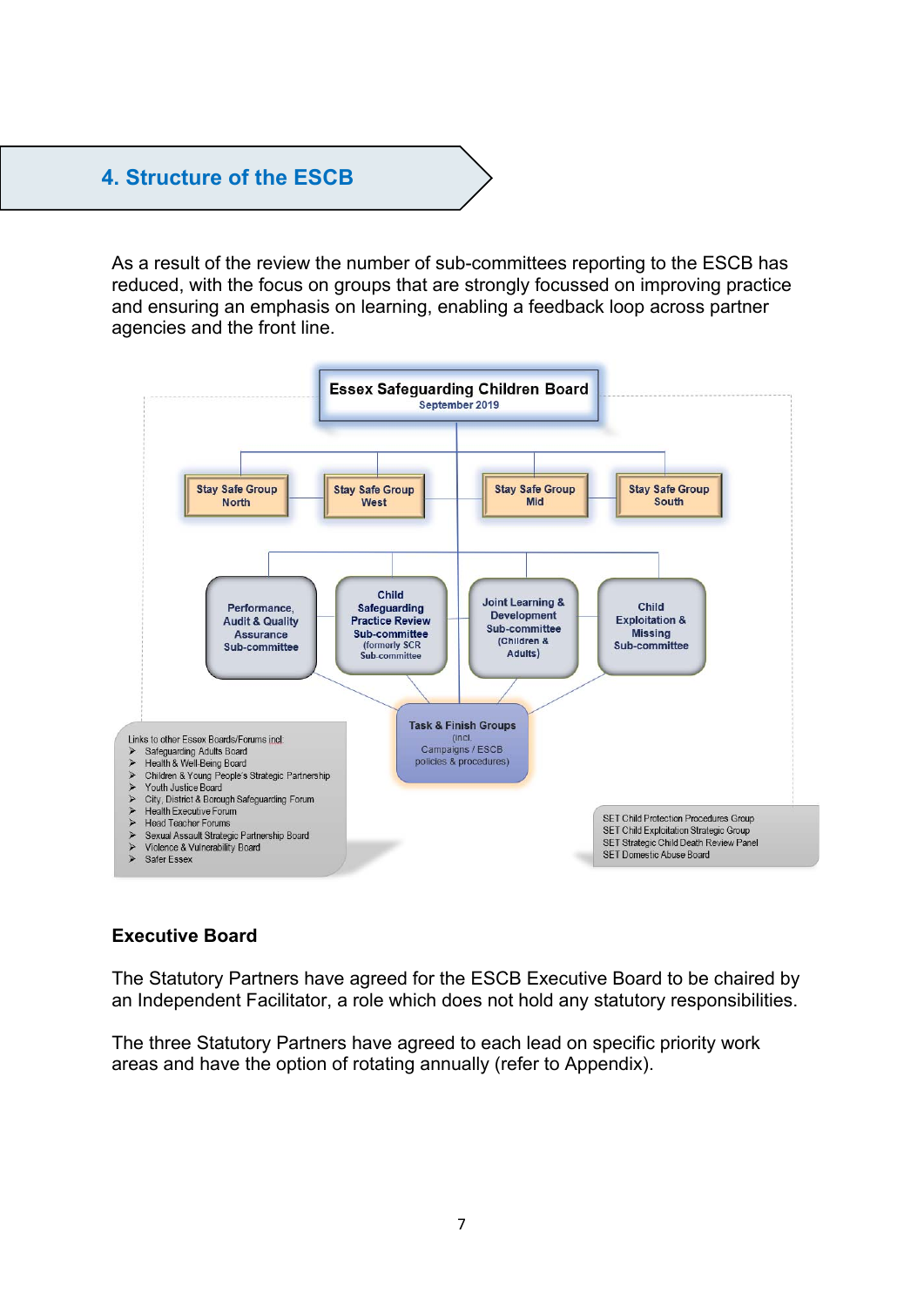The Executive Board membership will include the Statutory Partners along with representatives from Education, Essex Council for Voluntary Youth Services (ECVYS), District, City & Borough Councils, Office of Police, Fire & Crime Commissioner, National Probation Service, Community Rehabilitation Company. It will meet 4 times a year with meetings themed around ESCB business plan priorities, national safeguarding priorities and areas identified through data and performance, to provide a learning model that is focussed on outcomes.

- **Stay Safe Groups** x 4 across Mid, South, West and North quadrants (chaired by various representatives from across the partnership). Coordinates and leads the local safeguarding agenda focusing on improving local outcomes and highlighting emerging issues and risks so that they can be appropriately addressed at operational level. They also act as learning hubs to ensure effective sharing of learning and practice and a multi-agency approach to safeguarding children. They provide quarterly updates to the ESCB Executive via a combined report.
- **Performance, Audit, and Quality Assurance sub-committee** (chaired by National Probation Service representative. Vice chair from CCG). Monitors and evaluates the effectiveness of what is done by the ESCB partners (including findings from multi-agency case audits) to inform the Board of relevant trends any risk to performance, who can then in turn agree appropriate strategies and actions on ways to improve.
- **Child Safeguarding Practice Review sub-committee** (chaired by Essex County Council, Children's Social Care representative). Oversees and monitors the review of serious child safeguarding cases which raise issues of importance in relation to Essex with a focus on identifying learning to help organisations to change, and become environments in which both the systems and practice can be safely challenged and improved
- **Child Exploitation & Missing sub-committee** (chaired by Community Rehabilitation Company representative). Delivers the SET Child Sexual Exploitation Strategy in Essex by, coordinating partnership work, sharing learning and evaluating the impact of the work carried out by the partnership and individual agencies.
- **Joint Learning and Development sub-committee (Children & Adults)**  (chaired by Essex County Council, Head of Workforce Development). Identifies multi-agency safeguarding learning needs that require addressing to ensure partner agencies develop their workforces to a high-quality standard and are keeping children / adults safe.

**Task and Finish Groups** e.g. Communications/campaigns (Children & Adults), ESCB policies and procedures**.**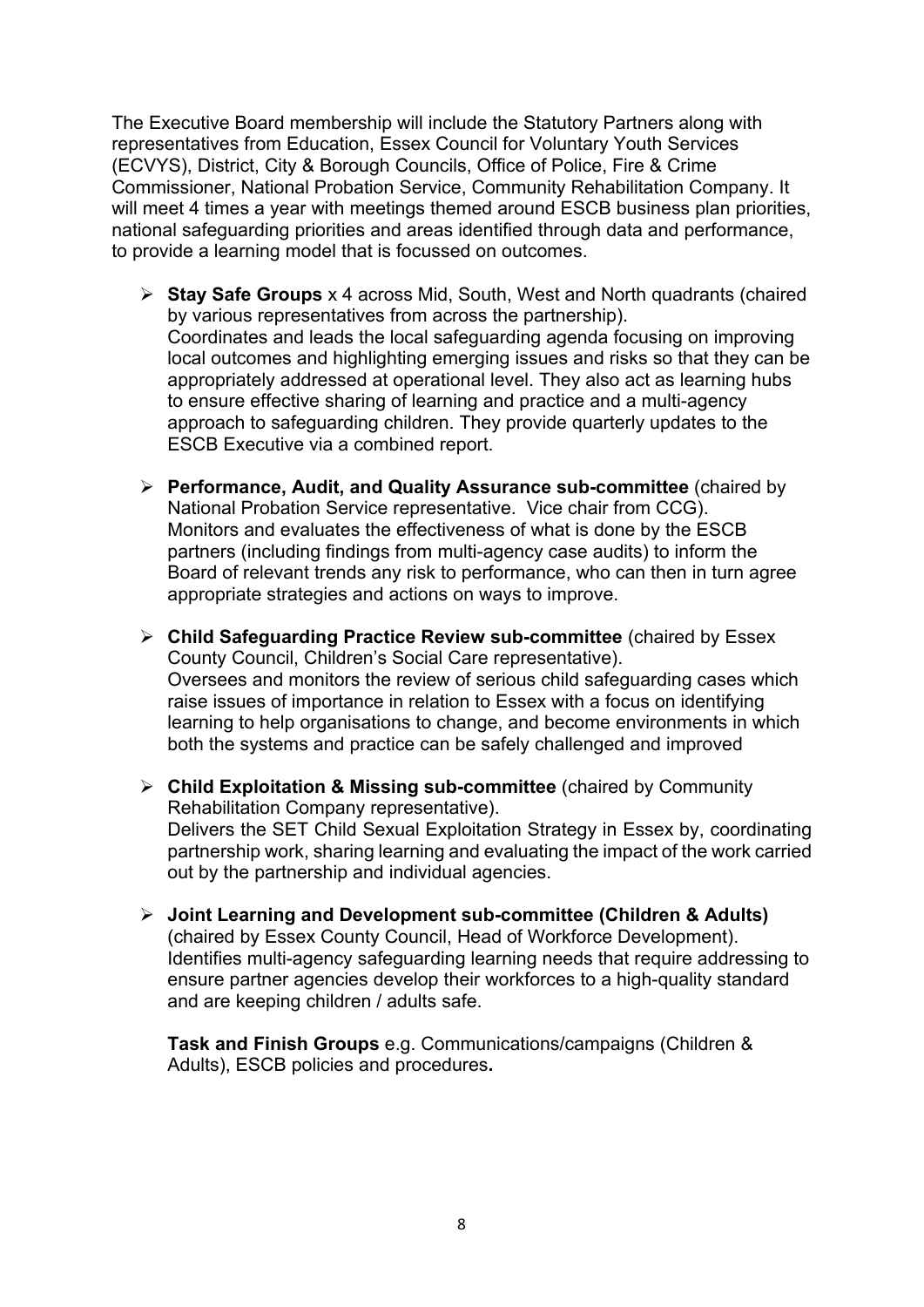The Statutory Partners will come together 4 weeks in advance of each ESCB Executive Board meeting to assure themselves that the work of the partnership is heading in the right direction and agree the draft agenda of the next Executive Board meeting.

# **ESCB Assembly Meetings**

In order to ensure coordination with other partnership arrangements in Essex, there will be an Assembly twice a year with representatives from other Partnership Boards/Forums with a safeguarding remit for vulnerable children and adults that operate across the county:

This includes:

- Essex Children and Young People's Strategic Partnership
- SET Strategic Domestic Abuse Board
- Health and Wellbeing Board
- Essex Adults Safeguarding Board
- Youth Justice Board
- City, District & Borough Safeguarding Group
- Health Executive Forum
- Head Teacher Forums

These links will promote effective communication and engagement and ensure not only that "safeguarding is everybody's business" but also synergy of work

# **5. Relevant agencies involved**

The strength of local partnership working is dependent on safeguarding partners working collaboratively together with relevant agencies, whose involvement the safeguarding partners consider is required to safeguard and promote the welfare of children.

In addition to the three main statutory safeguarding partners, a number of other relevant agencies will also be required to work with the ESCB, reflecting the strong partnership relationships already built up in Essex over many years. Specific relevant agencies will have a representative member of the ESCB Executive Board. In addition, some of these members may sit on ESCB sub-committees, the Assembly or be part of Stay Safe Groups.

**Schools** – with 552 settings, Essex schools are vital safeguarding partners. Schools will be engaged as part of the ESCB Executive and sub-committees to ensure joint working to safeguard children within a multi-agency shared approach. The ESCB will aim to build on established relationships with schools and education providers to ensure they remain a key partner agency when the landscape of school organisation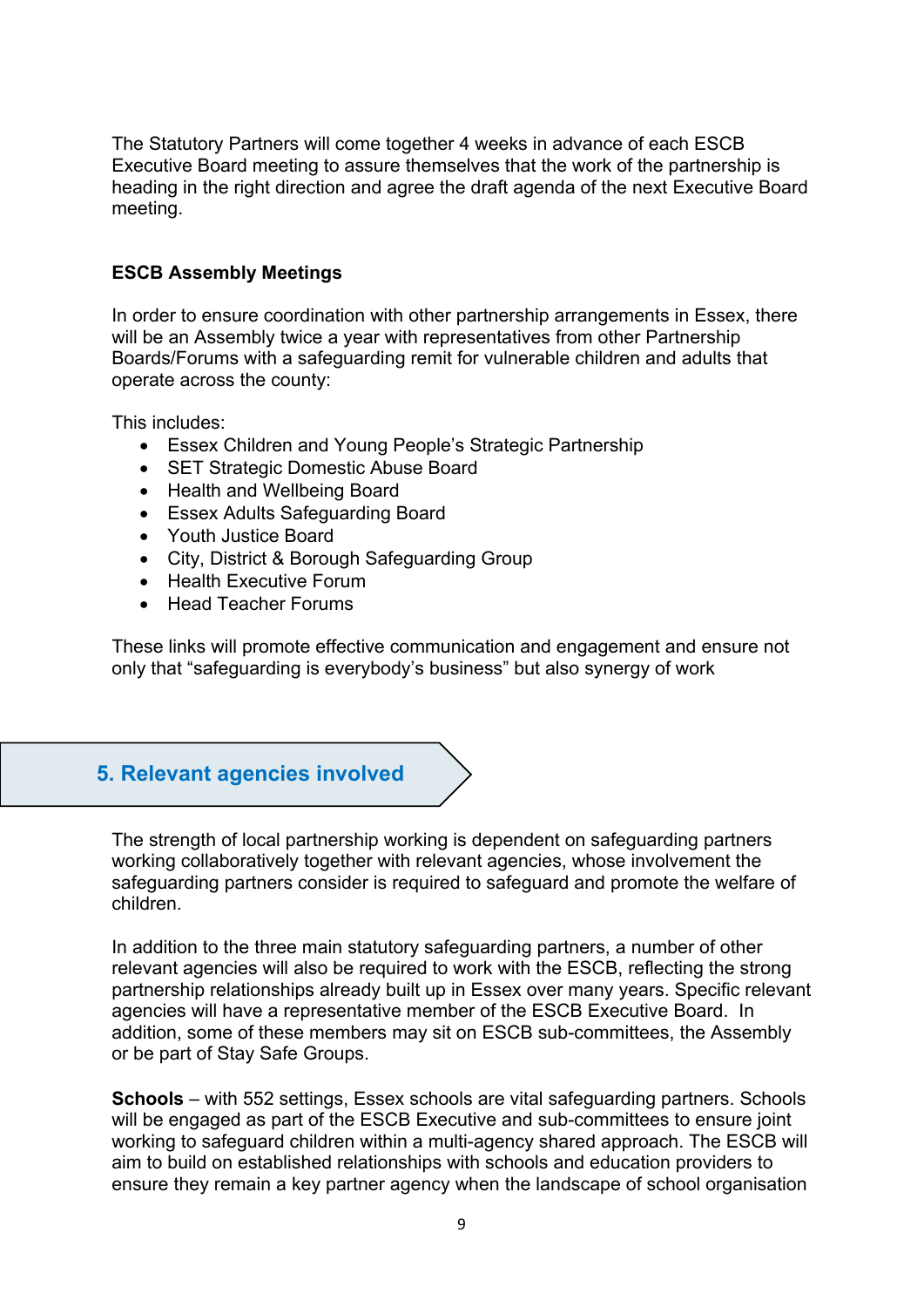is changing. There will also be a focus on exploring how schools can contribute to ensuring the voices of children and young people contribute to safeguarding developments and priorities. Schools will have Headteacher representatives from, Primary, Special Education and Secondary education. In addition, the Essex CC Director for Education will sit on the ESB Executive Board. Other members (including those from colleges) may sit on ESCB sub-committees, the ESCB Assembly or be part of Stay Safe Groups

**Early Years Settings –** with approximately 2123 settings in Essex including private and voluntary sector providers, childminders and after school clubs, this is a large but important sector. Settings will be engaged through the Stay Safe Groups to ensure effective sharing of learning and practice and a multi-agency approach to safeguarding children.

**Probation** – both the National Probation Service and the Community Rehabilitation Company will continue to be key partners within the new arrangements, being designated as relevant agencies and contributing to the ESCB Executive Board, subcommittees and Assembly.

**District councils** – Essex as a two-tier authority, has 12 city, district and borough councils who are crucial for delivery of services to families with the county and have specific responsibilities for Community Safety. Each is designated as a Relevant Agency of ESCB. The Chelmsford City Council Chief Executive will sit on the ESCB Executive Board as their representative. Other members may sit on ESCB subcommittees, the Assembly or be part of Stay Safe Groups.

**CAFCASS** – will remain a partner within the new arrangements and will be invited to attend the Assembly and provide an annual update to the ESCB Executive Board.

# **NHS Trusts and Providers**

Key partners within the new arrangements will contribute to the ESCB Executive Board, sub-committees and Assembly.

**Other providers of commissioned services to Essex County Council Children, Families & Education and Clinical Commissioning Groups - representatives** from these services will be invited to contribute via Stay Safe Groups or the Assembly where relevant.

**Police, Fire and Crime Commissioner for Essex –** will remain as a key partner as the lead agency for coordinating community safety across Essex and a senior OPFC representative will contribute to the Board through the ESCB Executive Board and Assembly.

**Voluntary and Faith Groups sector** – will continue to be involved with the partnership arrangements and a senior representative will be invited to the ESCB Executive Board and there will be voluntary sector representation on the local Stay Safe Groups.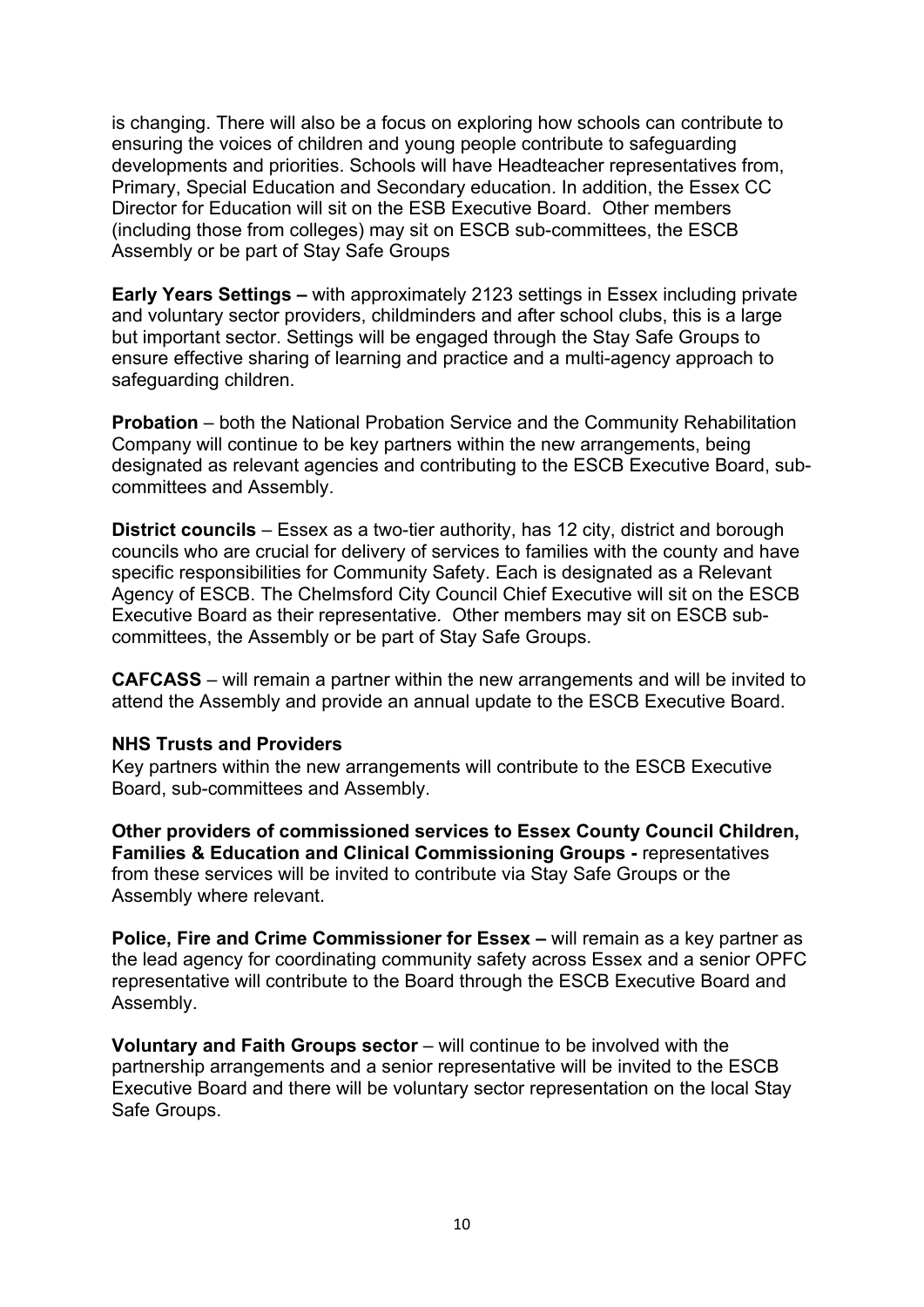# **Joint work across Southend, Essex and Thurrock:**

Whilst Southend, Essex and Thurrock (referred to as SET) will each maintain its own independent multi-agency safeguarding arrangements, they already have strong collaborative working arrangements and have agreed to develop this further through a "Working Across SET" strategy, supporting those areas of safeguarding that can be tackled most effectively and have the greatest impact on practice and services for children across the SET area.

They have also agreed areas of cooperation for business planning when developing their individual plans and prioritise which are the key areas of a focus for the planning period.

Existing SET Groups (identified as good practice):

- Strategic Child Death Overview Panel
- SET Child Protection Procedures Working Group
- SET Child Exploitation Strategic Group
- **SET Domestic Abuse Board**

# **6. Local safeguarding practice reviews and embedding learning**

The responsibility for how the system learns lessons from serious child safeguarding incidents lies at a national level with the Child Safeguarding Practice Review Panel and at a local level with the safeguarding partners via the ESCB Child Safeguarding Practice Review Sub-committee.

The three safeguarding partners have made arrangements to:

- identify serious child safeguarding cases which raise issues of importance in relation to the area
- ratify the decision making of the ESCB Child Safeguarding Practice Review Sub-committee
- commission and oversee the review of those cases, where they consider it appropriate for a review to be undertaken

There is an ongoing commitment to continuous learning and improvement leading to enhanced practice, improved outcomes and experiences. Safeguarding partners will continue to take account of the findings from all local and national reviews with a view to considering how identified improvements should be implemented locally. This includes the way in which organisations and agencies work together to safeguard and promote the welfare of children.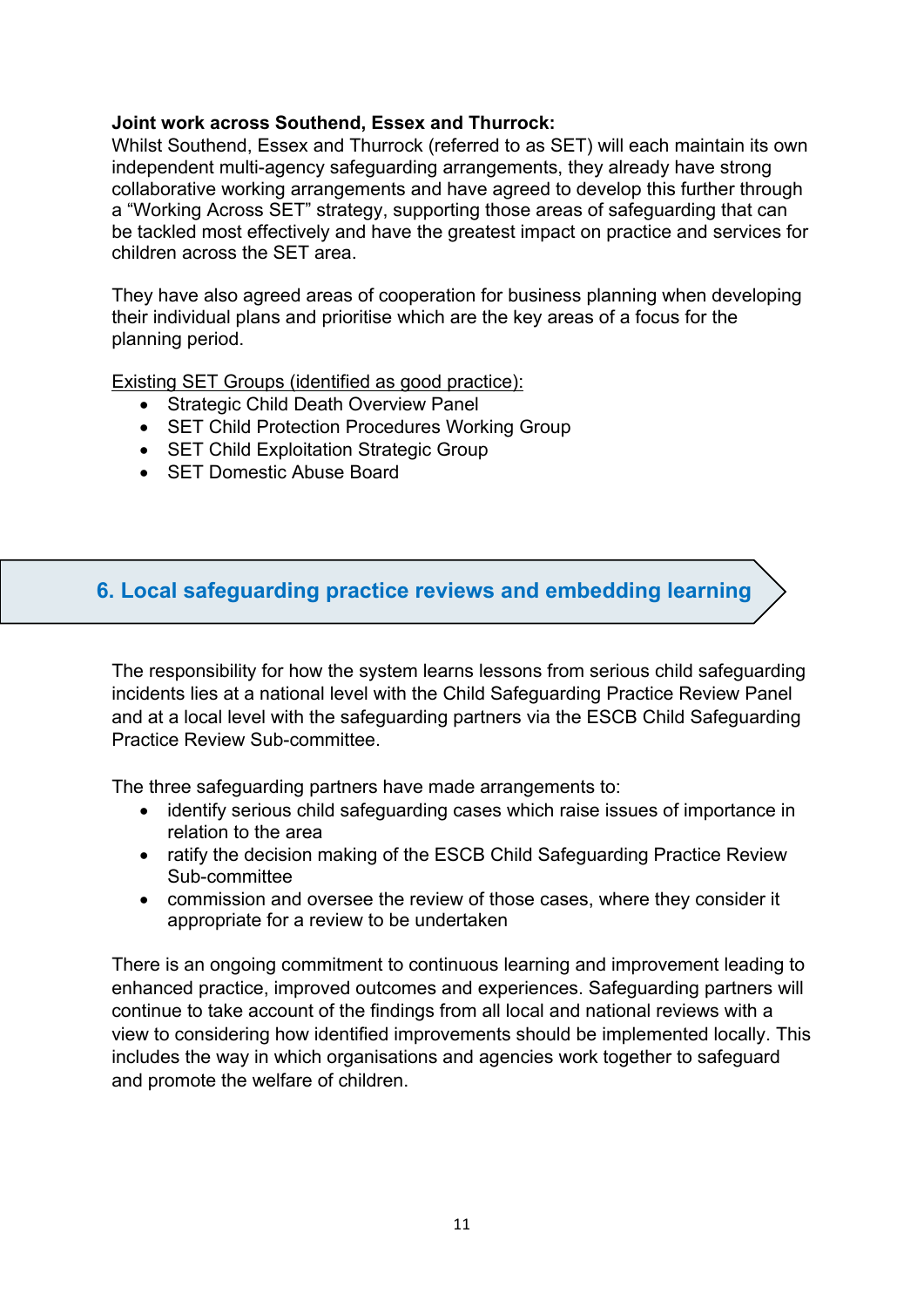We will look at using different methods including appreciative enquiry to undertake and learn from these reviews of practice. Findings from the local reviews undertaken in Essex will be shared with relevant parties locally through the Stay Safe Groups and there will be regular monitoring to ascertain progress on the implementation of recommended improvements.

The Stay Safe Groups are frontline learning hubs which aim to improve local safeguarding practice and are linked via two-way feedback loop between front line practitioners and the ESCB Executive Board, ensuring learning on priority local issues is shared and acted on at all levels in a timely way.

# **7. Multi- agency training**

Essex partners will continue to commission multi-agency training and learning activities based on a robust annual needs analysis and agreed via the Safeguarding Boards' (joint adults and children) Learning and Development Sub-committee.

This needs analysis will be informed by the Board priorities and take into account practice issues arising from local safeguarding practice reviews, multi-agency case audits, inspections, local and national priorities, section 11 audits, feedback from training activities and emerging issues.

The method of delivery of multi-agency training will be based on what is most appropriate and effective and will include e-learning, face to face training, conferences, case studies and action learning activities via the local Stay Safe Groups. The ESCB will continue to be creative and innovative in developing learning interventions, working with partner agencies and other Boards to promote a holistic 'Think Family' approach.

This will be evaluated in a variety of ways as set out in the ESCB monitoring and evaluation toolkit http://www.escb.co.uk/learning-development/monitoring-andevaluation-toolkit/ and will include feedback from practitioners, practice audits, supervision and examples of practice changes as set out in individual action plans, as well as learning and development audits.

Impact of learning will be monitored under the wider performance framework of the ESCB and the findings reported back to the ESCB Executive annually.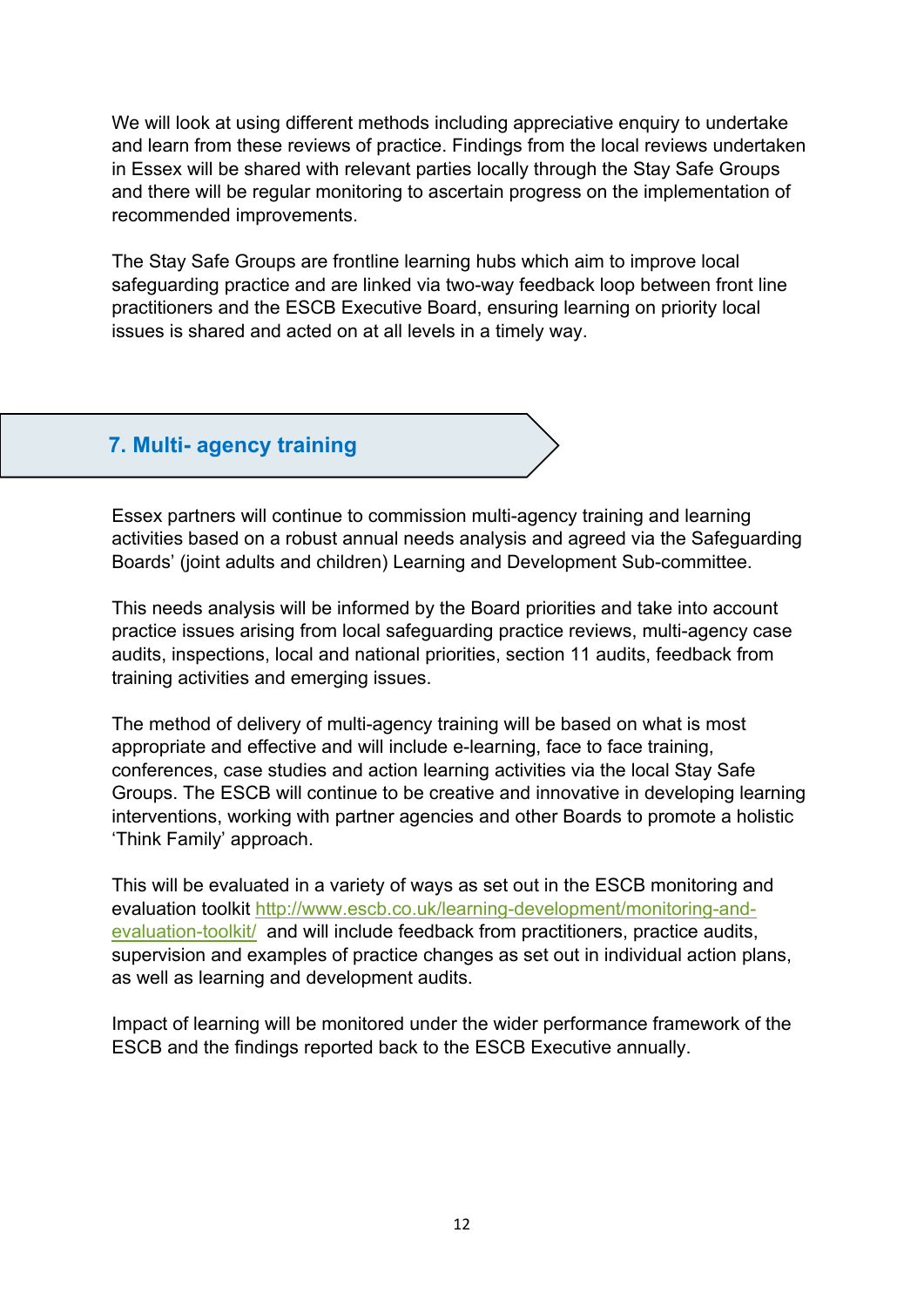# **8. Independent scrutiny arrangements**

It is the responsibility of the Statutory Partners to put in place an independent scrutiny process to provide assurance in judging the effectiveness of multi-agency arrangements to safeguard and promote the welfare of all children in a local area, including arrangements to identify and review serious child safeguarding cases (Working Together 2018).

A multi systems approach will be taken to the independent scrutiny of the effectiveness of the new arrangements. This will comprise of a number of functions which will include scrutiny through, multi-agency cases audits, a stocktake of what we know already and what agencies' independent Inspections have already told us. Peer reviews (for example across the ESCB Stay Safe Groups as well as external MASA peer reviews with comparable counterparts in the Eastern region) and ensuring the voice of children, young people and families is heard.

These functions will:

- Consider how effectively the new arrangements are working for children and families as well as for practitioners;
- Ensure the Statutory Partners are providing strong leadership
- Provide reports to the Statutory Partners on relevant areas of safeguarding;
- Review the ESCB Annual Report before publication;
- Promote an effective strategic safeguarding challenge and reflection to drive continuous improvement

# **9. Voice of children and families**

The voice of the child is at the heart of our multi-agency safeguarding arrangements Involving children and families is essential to safeguarding in Essex both in contributing to delivering the ESCB's vision and in helping to scrutinise and review the partnership arrangements themselves.

The ESCB will make use of the many existing arrangements in place across Essex to regularly involve children and families in its work and hear their voices. These include:

- Multi-agency case audits
- Schools councils, youth groups, support groups
- Service user panels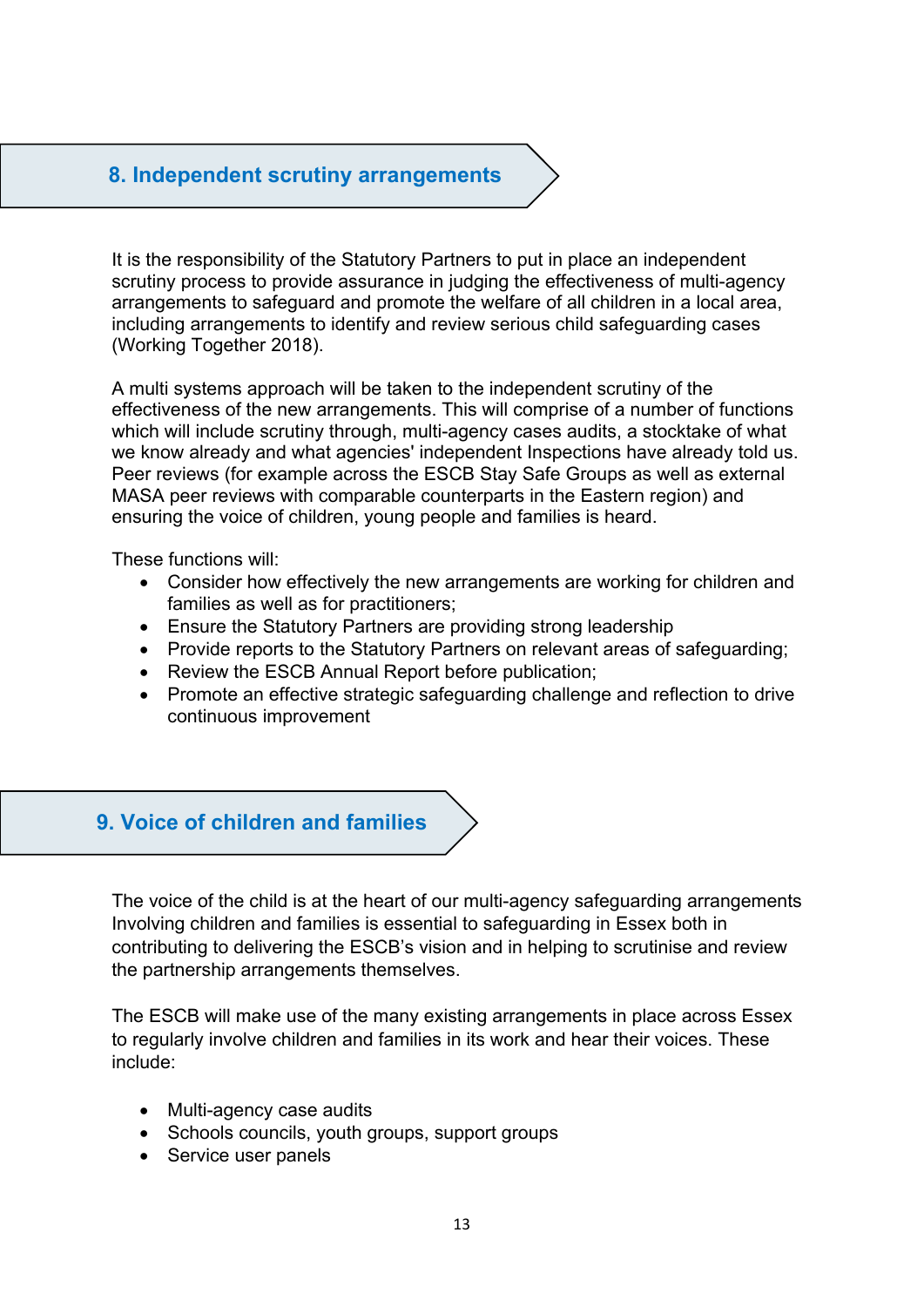This will be supported from information directly from Data sources such as:

- The Children & Young People's Involvement Team (Essex County Council)
- Performance teams across the partnership
- Commissioning

# **10. Dispute resolution and escalation process**

Transparency, openness and a willingness to understand and respect individual and agency views are a core aspect of multi-agency / inter-agency working. However, there may be occasions where individuals / agencies working with children and families disagree on how best to keep children safe and promote their welfare, and therefore all partner agencies have a responsibility to resolve any professional disagreement between them promptly and amicably in accordance with the SET Child Protection & Safeguarding Procedures.

In the unlikely event that a disagreement cannot be resolved at local level by senior managers within the respective agencies, it can be escalated to the three ESCB Statutory Partners.

The ESCB Constitution and SET Procedures will be revised accordingly to take account of these changes from 29 September 2019.

# **11. Implementation**

The new ESCB multi-agency partnership arrangements will commence 29 September 2019.

# **12. Funding and business support**

The work of the ESCB (under these new arrangements) will be supported by a business unit hosted by Essex County Council and will involve the existing staff assigned to the local safeguarding children board in its previous form.

New Child Death Review arrangements are scheduled to take place from September 2019, and whilst the statutory partners have agreed to retain the existing SET Child Death Review process, it will not sit under the ESCB new safeguarding arrangements. Going forward the child death review partners will be the local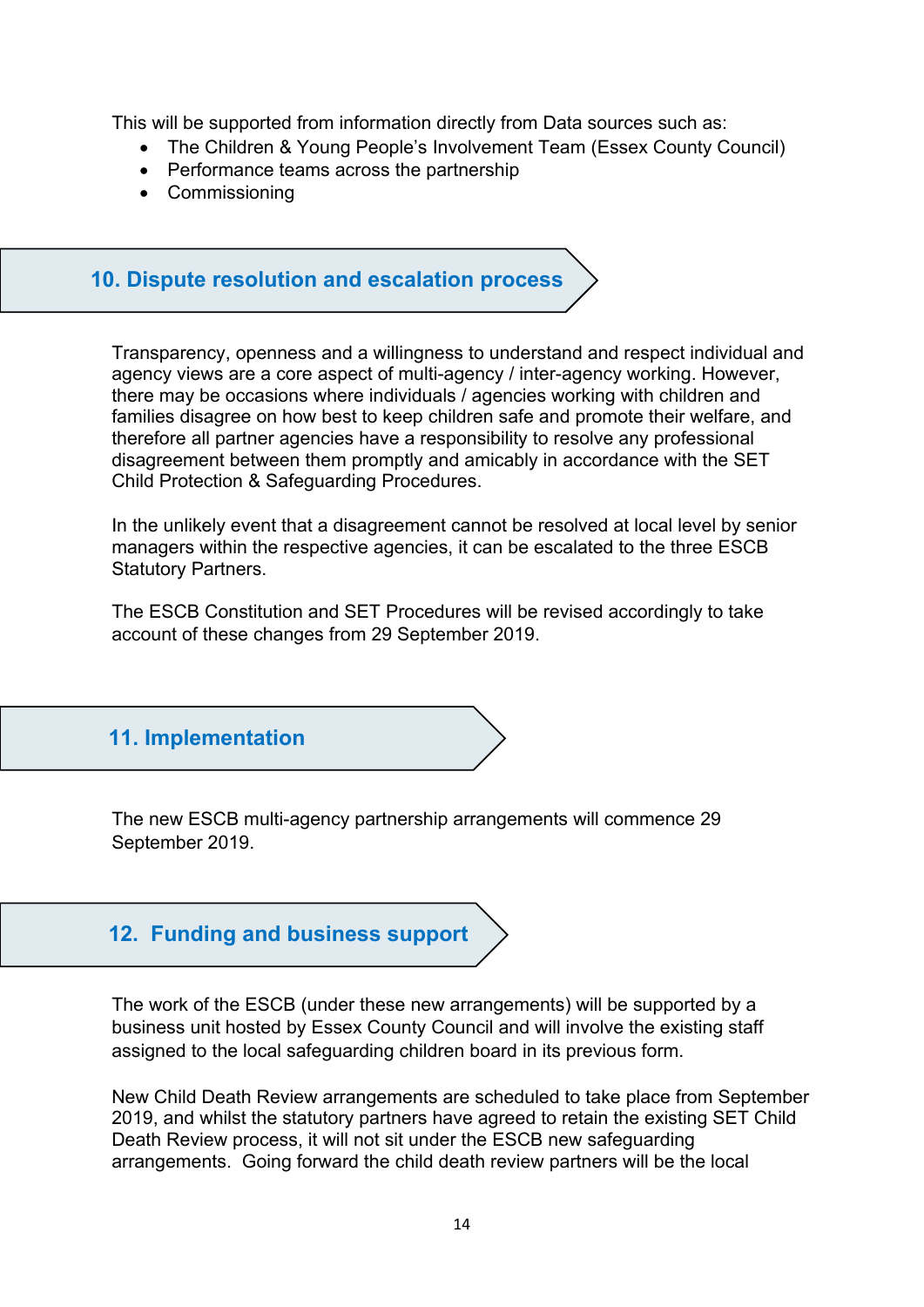authority and clinical commissioning groups for the local area as set out in the Children Act 2004 (the Act), as amended by the Children and Social Work Act 2017.

The safeguarding partners are committed to equitable and proportionate funding of this business support and the work of the ESCB as a whole. Contributions from relevant agencies to support the local arrangements have therefore been agreed for 2019/20. These include the cost of local safeguarding practice reviews (aka serious case reviews) and partnership learning reviews.

# **Funding for 2019/20 is as follows:**

| <b>Contributing Partner</b>                       | £       |
|---------------------------------------------------|---------|
| <b>Essex County Council</b>                       | 213,166 |
| Essex Police, Fire and Crime Commissioner         | 66,426  |
| <b>NHS North East Essex CCG</b>                   | 17,337  |
| <b>NHS Mid Essex CCG</b>                          | 16,142  |
| City, District and Borough Councils (£1,210 each) | 14,520  |
| <b>NHS West Essex CCG</b>                         | 12,687  |
| NHS Basildon & Brentwood CCG                      | 12,555  |
| NHS Castle Point & Rochford CCG                   | 7,705   |
| <b>Community Rehabilitation Company</b>           | 5,082   |
| <b>National Probation Service</b>                 | 2,415   |
| <b>CAFCASS</b>                                    | 550     |

These arrangements will be reviewed annually.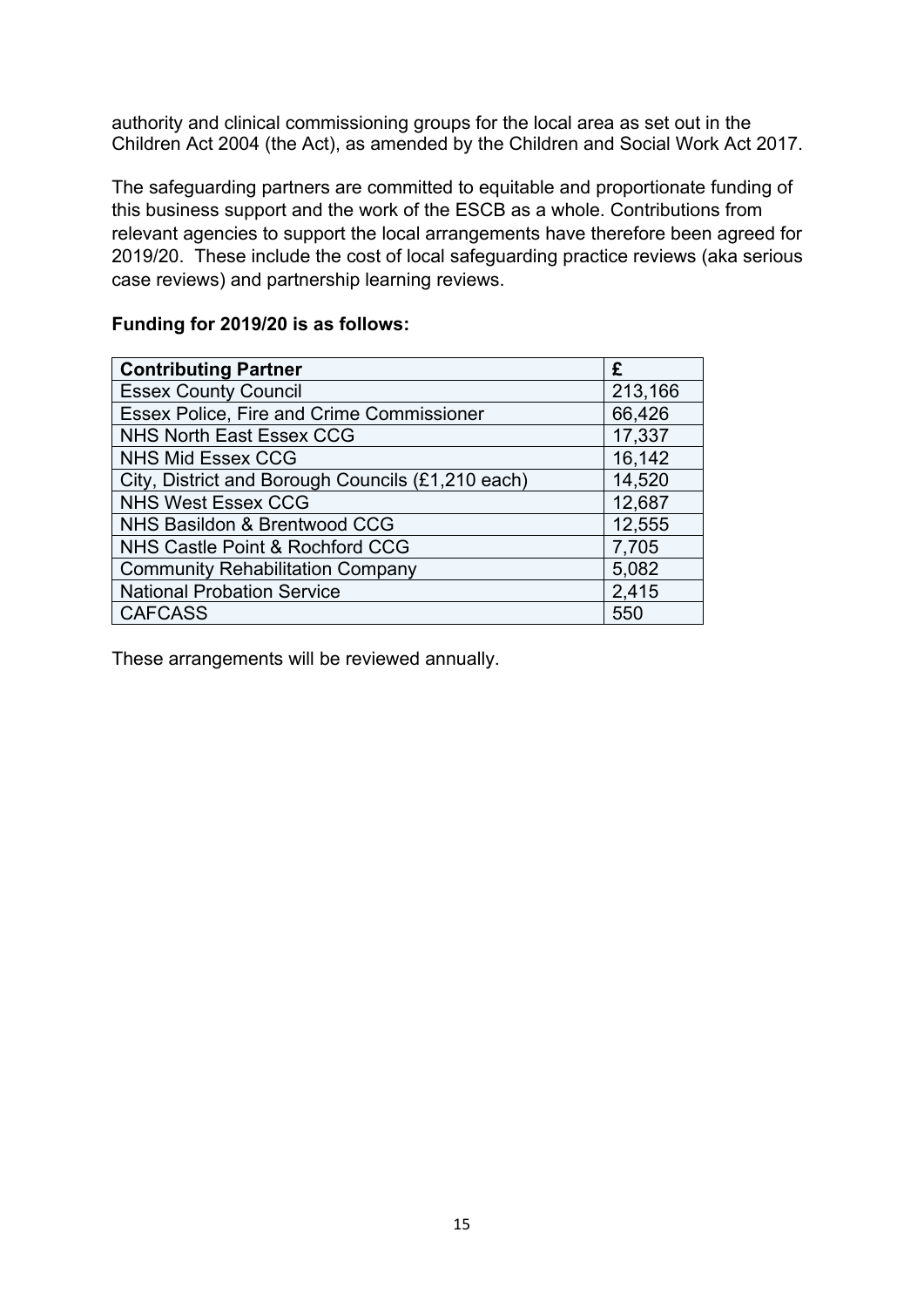# **Appendix**

# **Designated Relevant Agencies**

The Safeguarding Partners have selected those agencies in Essex which are to be relevant agencies and members involved in the new safeguarding arrangements as shown below. These have been determined as those partners which have regular contact with children or have responsibility for services to them in the local area. (Local Safeguarding Partners Relevant Agencies Regulations 2018):

- All Primary Education Establishments including maintained nursery schools
- All Secondary Education Establishments
- All Special Schools
- All Pupil Referral Units and Alternative Provision Providers
- All Further Education Colleges
- Early Years Settings
- Voluntary Sector
- Adults Social Care
- Children's Social Care
- Local Authority Housing
- District, City & Borough Councils
- Youth Offending Service
- Children and Family Court Advisory and Support Service (CAFCASS)
- Essex Child and Family Wellbeing Service
- NHS England
- NHS Basildon & Brentwood Clinical Commissioning Group
- NHS Castle Point & Rochford Clinical Commissioning Group
- NHS Mid Essex Clinical Commissioning Group
- NHS North East Essex Clinical Commissioning Group
- NHS West Essex Clinical Commissioning Group
- Basildon & Thurrock University Hospitals NHS Foundation Trust (BTUH)
- Mid Essex Hospital Services NHS Trust (MEHT)
- Southend Hospital University NHS Foundation Trust (SHUFT)
- East Suffolk and North Essex NHS Foundation Trust (ESNEFT)
- North East London NHS Foundation Trust (NELFT)
- Princess Alexandra Hospital (PAH)
- Anglian Community Enterprise Community Interest Company (ACE)
- Emotional well-being and mental health service (EWMHS)
- Essex Partnership University NHS Foundation Trust (EPUT)
- East of England Ambulance Service NHS Trust (EEAST)
- Provide
- National Probation Service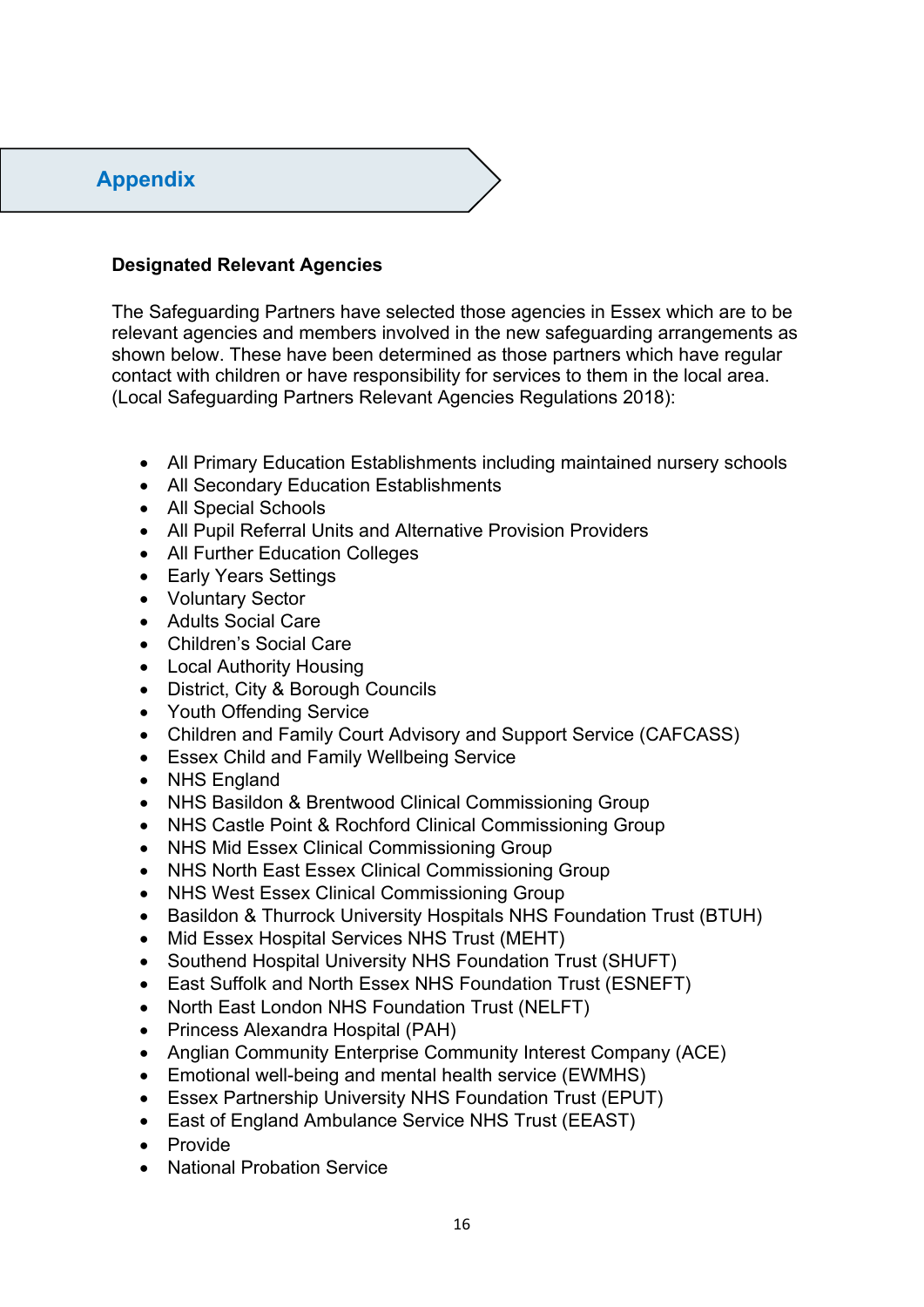- Essex Community Rehabilitation Company
- Essex Police
- **Essex Fire and Rescue Services**

# **Statutory Partners lead areas (with the option of rotating annually):**

- 1. Clinical Commissioning Group lead to cover the ESCB Executive Vice Chair role.
- 2. Assistant Chief Constable for Essex Police will ratify the decision making of the Child Safeguarding Practice Review sub-committee.
- 3. Dispute resolution and escalation process will be overseen by the Clinical Commissioning Group leads to determine a way forward.
- 4. The Executive Director of Children's Services will oversee the development of the independent scrutiny arrangements.